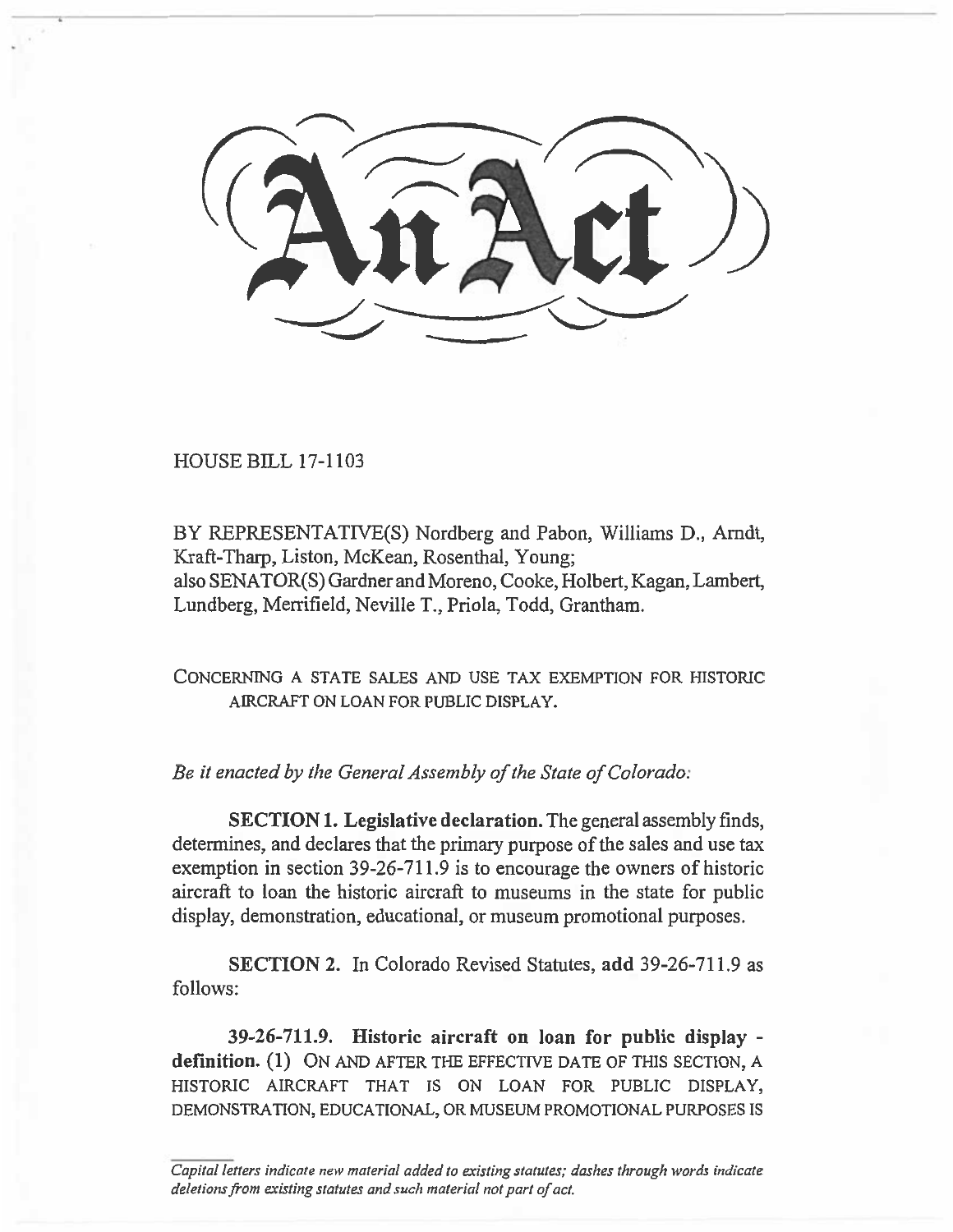EXEMPT FROM TAXATION UNDER THE PROVISIONS OF PARTS 1 AND 2 OF THIS ARTICLE 26 IF:

(a) THE HISTORIC AIRCRAFT IS ON LOAN FOR PUBLIC DISPLAY, DEMONSTRATION, EDUCATIONAL, OR MUSEUM PROMOTIONAL PURPOSES TO A PUBLICLY OWNED MUSEUM IN THE STATE OR TO A NONPROFIT MUSEUM IN THE STATE THAT OPERATES UNDER SECTION 501 (c)(3) OF THE FEDERAL "INTERNAL REVENUE CODE OF 1986", AS AMENDED;

(b) THE HISTORIC AIRCRAFT WILL BE USED ONLY FOR PUBLIC DISPLAY, DEMONSTRATION, EDUCATIONAL, OR MUSEUM PROMOTIONAL PURPOSES WHILE WITHIN THE STATE BUT AWAY FROM THE MUSEUM TO WHICH THE HISTORIC AIRCRAFT IS ON LOAN; AND

(c) THE MUSEUM TO WHICH THE HISTORIC AIRCRAFT IS ON LOAN FOR PUBLIC DISPLAY, DEMONSTRATION, EDUCATIONAL, OR MUSEUM PROMOTIONAL PURPOSES IS OPEN TO THE PUBLIC FOR AT LEAST TWENTY HOURS EVERY WEEK.

(2) FOR PURPOSES OF THIS SECTION, "HISTORIC AIRCRAFT" MEANS ANY ORIGINAL, RESTORED, OR REPLICA OF A HEAVIER-THAN-AIR AIRCRAFT THAT IS AT LEAST THIRTY-FIVE YEARS OLD.

**SECTION 3. Act subject to petition - effective date.** This act takes effect at 12:01 a.m. on the day following the expiration of the ninety-day period after final adjournment of the general assembly (August 9, 2017, if adjournment sine die is on May 10, 2017); except that, if a referendum petition is filed pursuant to section 1 (3) of article V of the state constitution against this act or an item, section, or part of this act within such period, then the act, item, section, or part will not take effect unless approved by the people at the general election to be held in November 2018

PAGE 2-HOUSE BILL 17-1103